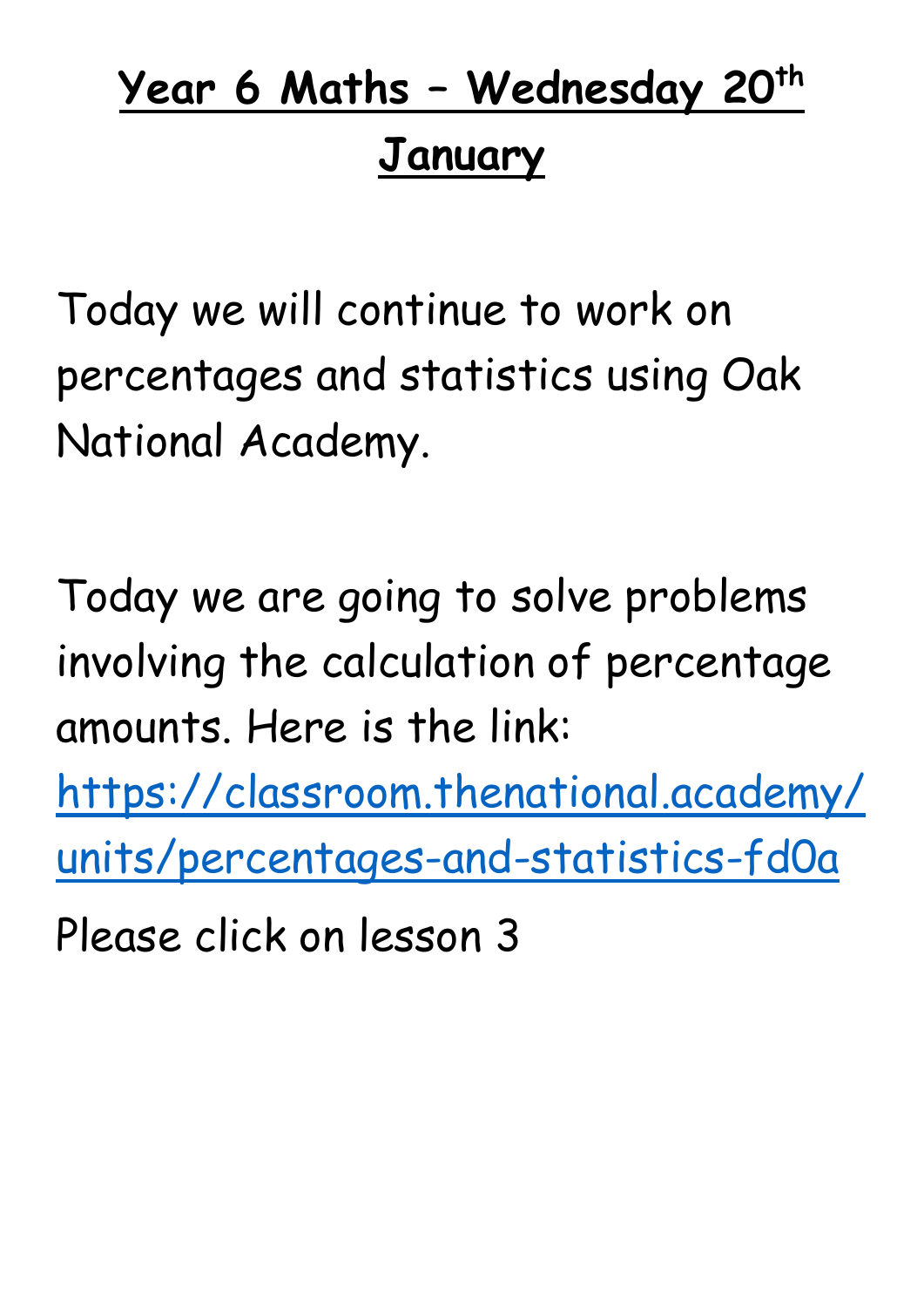**Lessons in this unit** 



This lesson begins with an introductory quiz based on the knowledge you gained in yesterday's lesson. Please send the score you get on this when you upload your work and let us know it is the introductory quiz.

You need to watch the video (there are details on how to do this on the sheets from last week's work). There are different points in the clip where you need to pause the clip while you